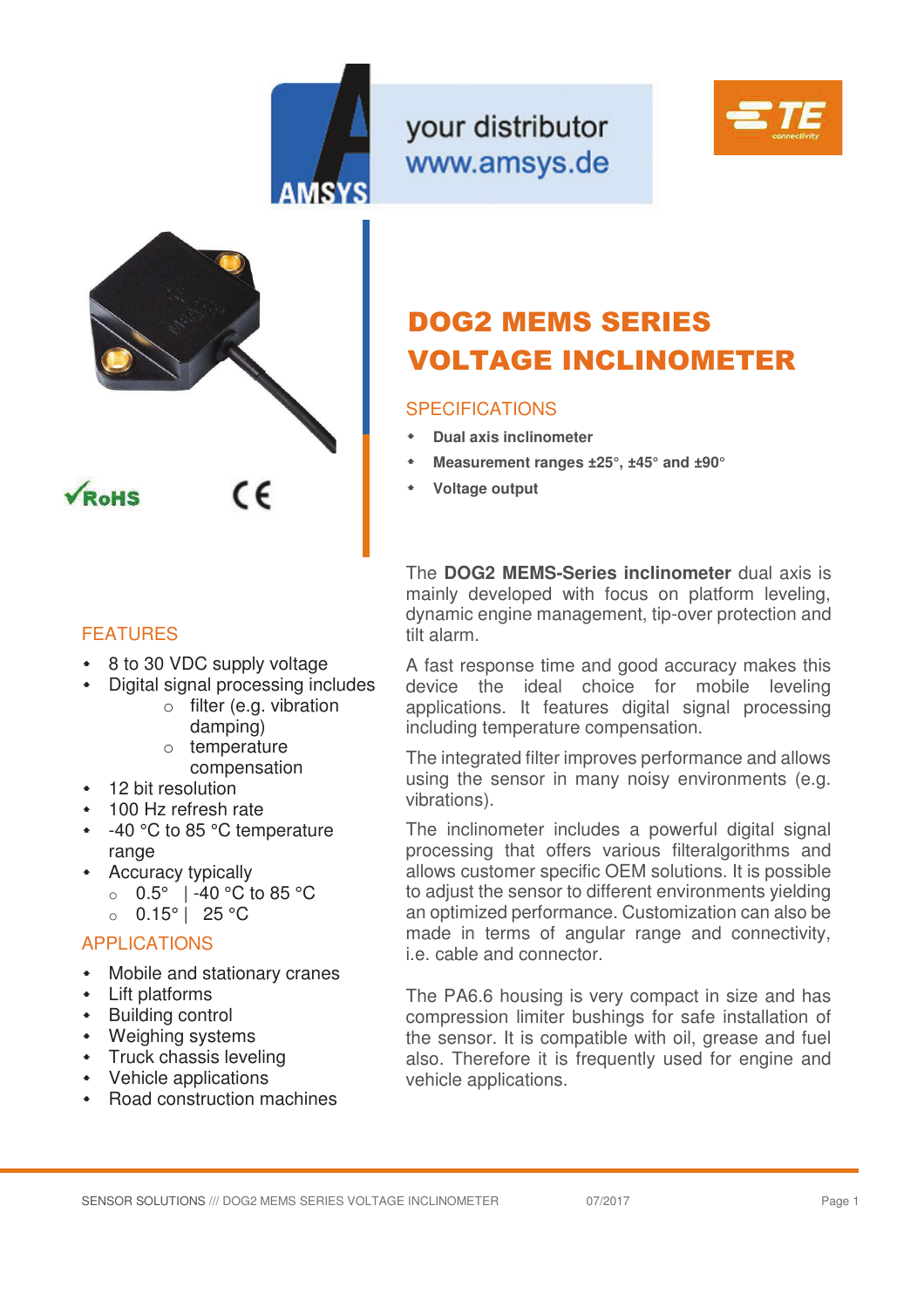

**Dimensions [mm]**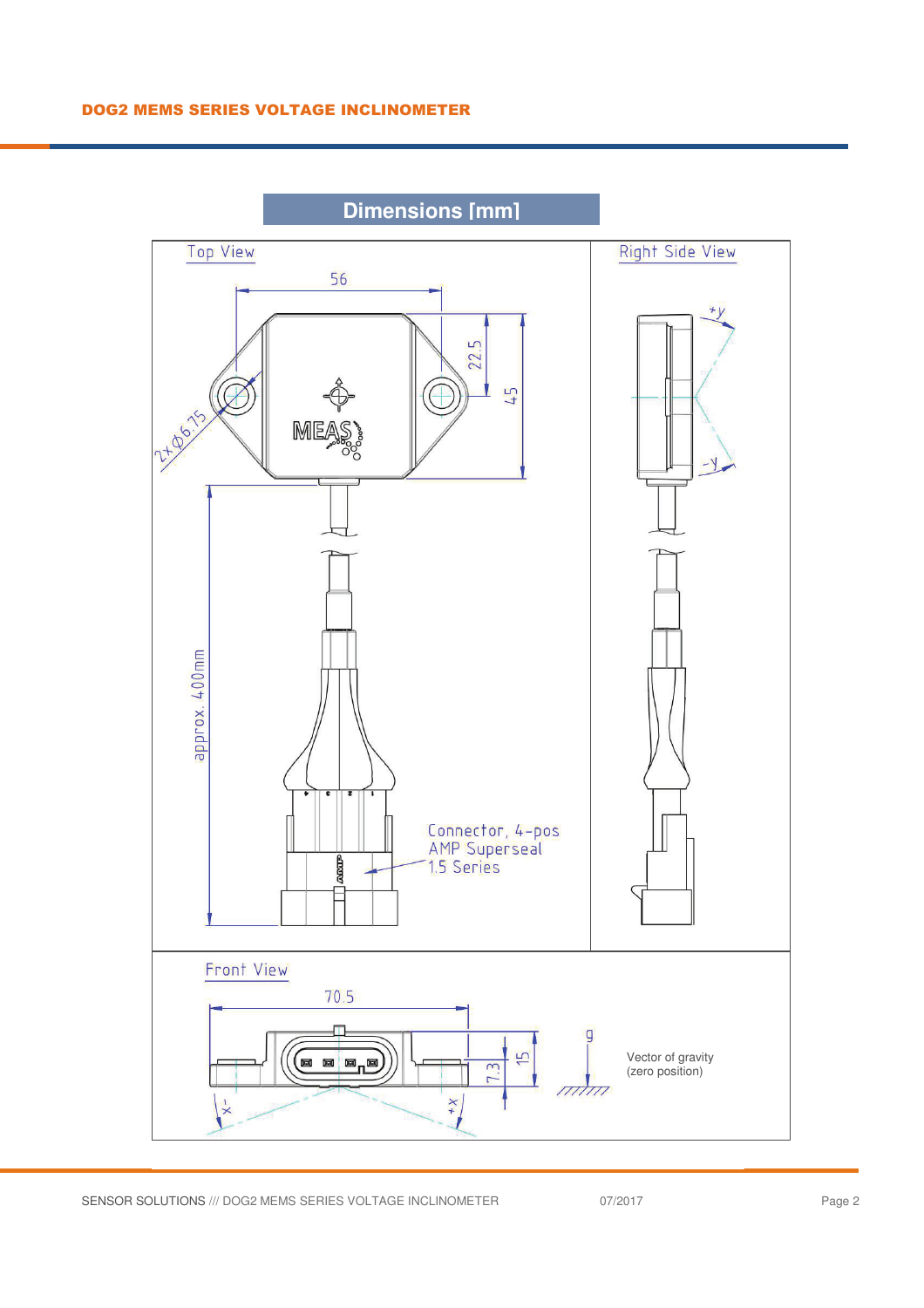#### DOG2 MEMS SERIES VOLTAGE INCLINOMETER

## PARAMETERS

| <b>Parameter</b>            | Value                                                                                 | <b>Comment</b>                                                                                                        |
|-----------------------------|---------------------------------------------------------------------------------------|-----------------------------------------------------------------------------------------------------------------------|
| Range                       | $\pm 25^\circ$ , $\pm 45^\circ$ or $\pm 90^\circ$                                     | Dual axis sensor                                                                                                      |
| Accuracy, typ.              | $0.5^\circ$                                                                           | T= -40 $^{\circ}$ C to 85 $^{\circ}$ C                                                                                |
| Accuracy, typ.              | $0.15^\circ$                                                                          | $T = 25 °C$                                                                                                           |
| Resolution                  | 12 bit                                                                                |                                                                                                                       |
| Refresh rate                | 100 Hz                                                                                | Internal processing                                                                                                   |
| Startup time                | $<$ 1 s                                                                               | Valid output signal                                                                                                   |
| Supply/excitation voltage   | 8 to 30 V                                                                             | Direct current (DC) stabilized                                                                                        |
| Supply current, typ.        | 15 mA                                                                                 | No load                                                                                                               |
| Output                      | 0.5 to 4.5 V                                                                          | -25° to 25°, -45° to 45° or -90° to 90°                                                                               |
| Connector                   | AMP Superseal 1.5-Series,<br>4-pos. cap housing,<br>TE Connectivity part-no. 282106-1 | Requires 4-pos. plug housing,<br>AMP Superseal 1.5-Series at connecting harness,<br>TE Connectivity part-no. 282088-1 |
| Cable                       | 4 wire 0.25 mm <sup>2</sup> ,<br>outer diameter Ø3.9 mm                               | PUR, length incl. connector 400 mm, full temperature<br>range, flexible                                               |
| Operation temperature range | -40 °C to 85 °C                                                                       |                                                                                                                       |
| Storage temperature range   | -40 °C to 85 °C                                                                       |                                                                                                                       |
| Weight, typ.                | 60 <sub>q</sub>                                                                       |                                                                                                                       |
| <b>Dimensions</b>           | 70.5 mm x 45 mm x 15 mm                                                               | WxDxH                                                                                                                 |

#### CONNECTOR PINNING

| Pin | <b>Function</b> | <b>Description</b>           |
|-----|-----------------|------------------------------|
|     | <b>Vcc</b>      | 8 to 30 VDC supply input (+) |
|     | GND             | GND                          |
| ◠   | Output X        | 0.5 to 4.5 V, X axis output  |
|     | Output Y        | 0.5 to 4.5 V, Y axis output  |

## TRANSFER CHARACTERISTIC





| Part-No.     |             | max        |
|--------------|-------------|------------|
| G-NSDOG2-001 | $-25^\circ$ | $25^\circ$ |
| G-NSDOG2-002 | $-45^\circ$ | $45^\circ$ |
| G-NSDOG2-003 | −90°        | ว∩∘        |

Linear transfer characteristic between  $\Phi_{min}$  and  $\Phi_{max}$